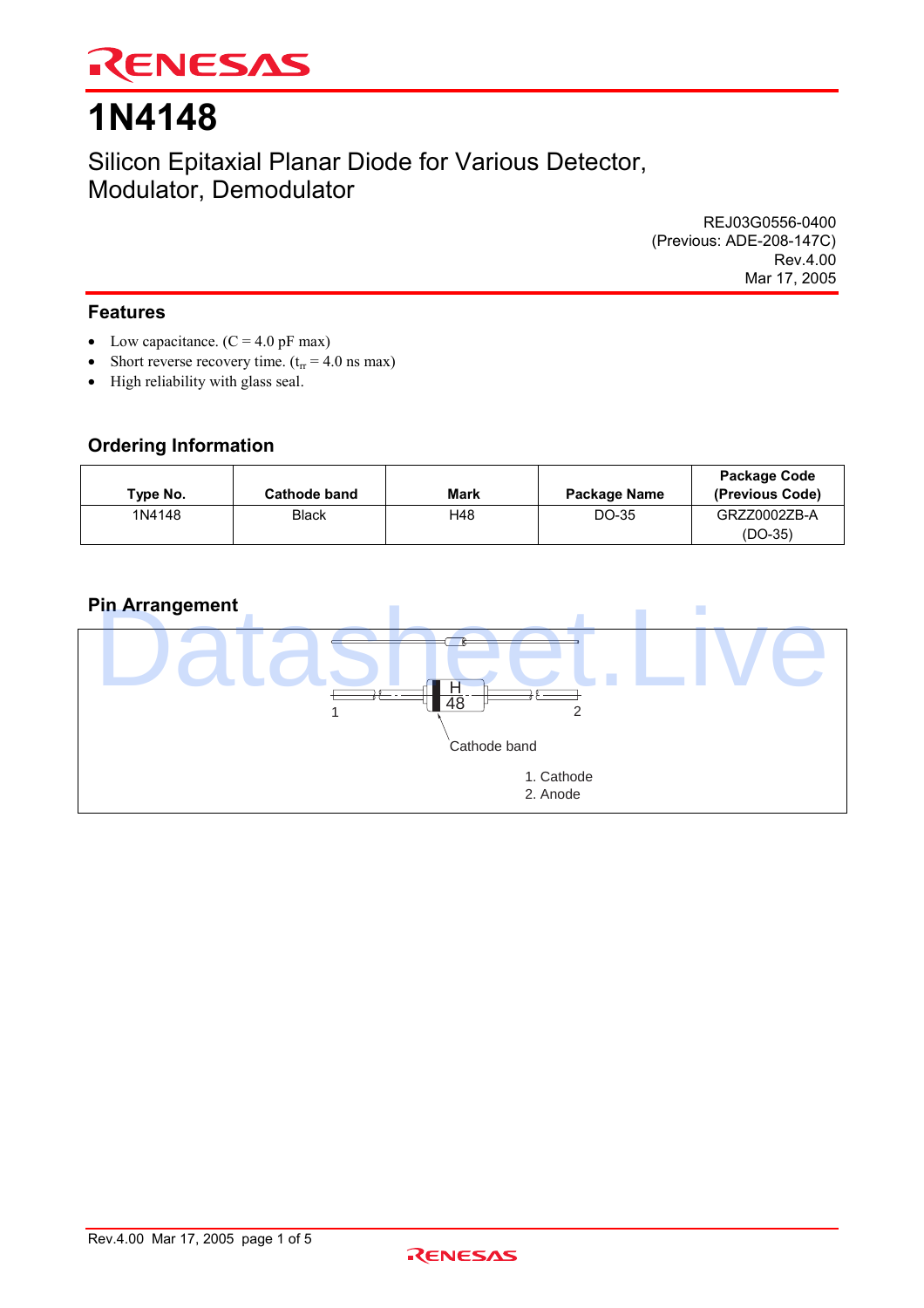## **Absolute Maximum Ratings**

|                                           |                          |                 | $(Ta = 25^{\circ}C)$ |
|-------------------------------------------|--------------------------|-----------------|----------------------|
| <b>Item</b>                               | Symbol                   | Value           | <b>Unit</b>          |
| Peak reverse voltage                      | $\mathsf{V}_\mathsf{RM}$ | 100             |                      |
| Reverse voltage                           | $V_{R}$                  | 75              |                      |
| Average rectified current                 | Ιo                       | 150             | mA                   |
| Peak forward current                      | <b>IFM</b>               | 450             | mA                   |
| Non-Repetitive peak forward surge current | $I_{FSM}$ <sup>*</sup>   |                 | Α                    |
| Power dissipation                         | Pd                       | 500             | mW                   |
| Junction temperature                      |                          | 200             | °C                   |
| Storage temperature                       | Tstg                     | $-65$ to $+200$ | °C                   |
|                                           |                          |                 |                      |

Note: Within 1s forward surge current.

### **Electrical Characteristics**

 $(Ta = 25^{\circ}C)$ 

| <b>Item</b>           | Symbol    | Min | Typ | Max | Unit | <b>Test Condition</b>                   |
|-----------------------|-----------|-----|-----|-----|------|-----------------------------------------|
| Forward voltage       | $V_F$     |     |     | 1.0 |      | $I_F = 10$ mA                           |
| Reverse current       | <b>IR</b> |     |     | 25  | nA   | $V_R = 20 V$                            |
| Capacitance           | C         |     |     | 4.0 | рF   | $V_R = 0 V$ , f = 1 MHz                 |
| Reverse recovery time | $tr^{1}$  |     |     | 4.0 | ns   | $l_F$ = 10 mA, $V_R$ = 6 V, Irr = 1 mA, |
|                       |           |     |     |     |      | $R_L$ = 100 $\Omega$                    |

Note: 1. Reverse recovery time test circuit



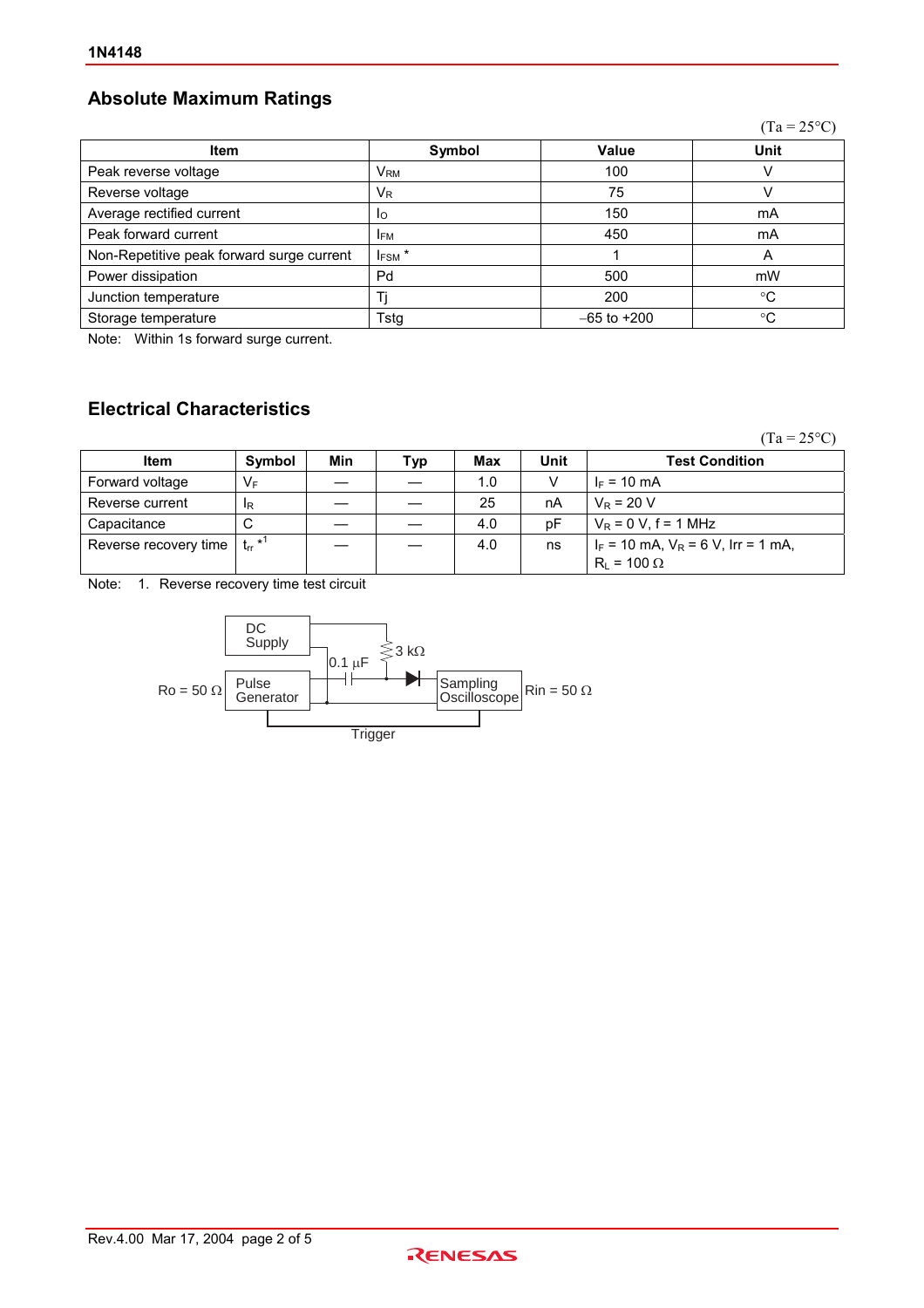### **Main Characteristic**

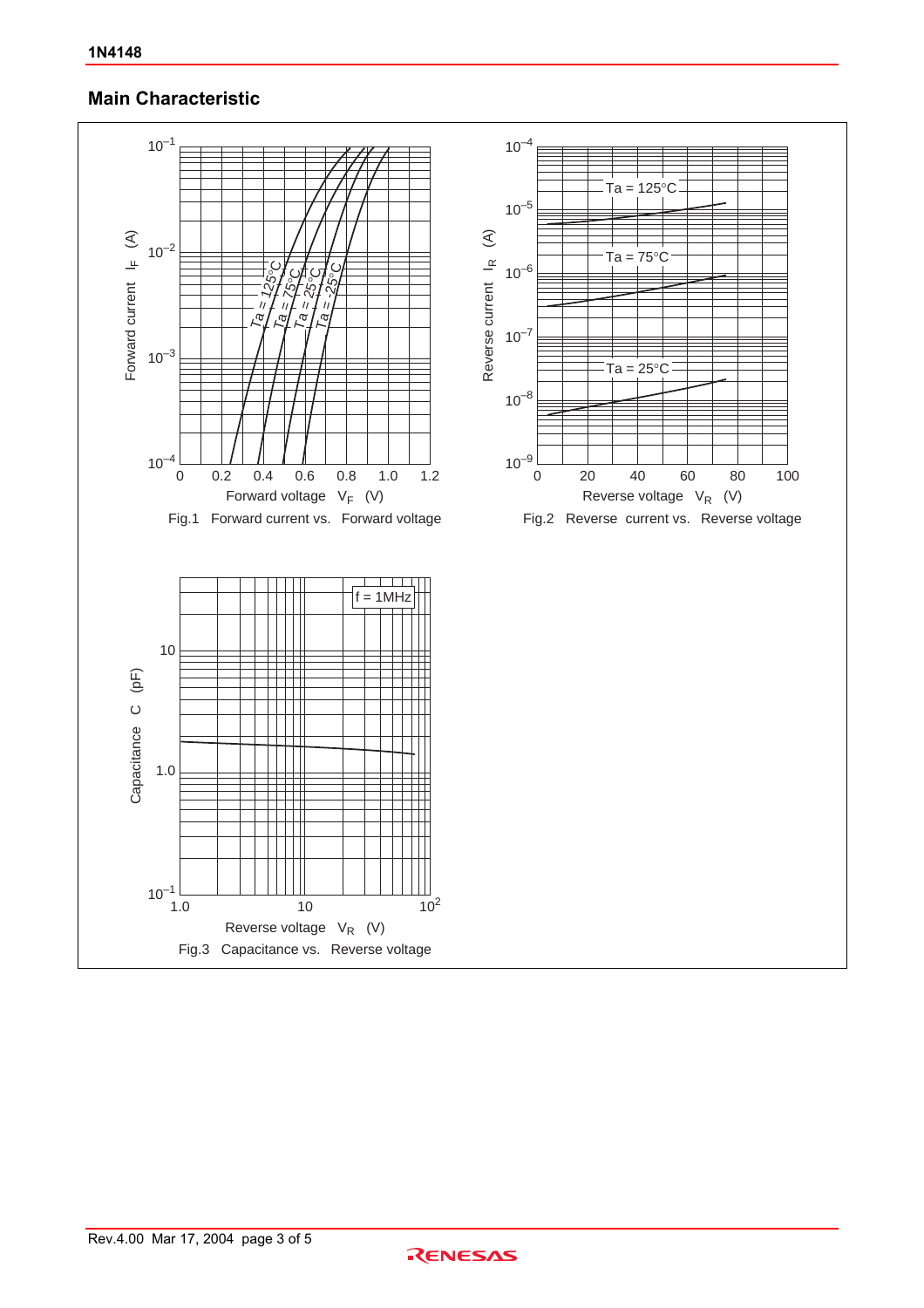### **Ammo Pack Taping** (TA TYPE)



### **Taping appearance**



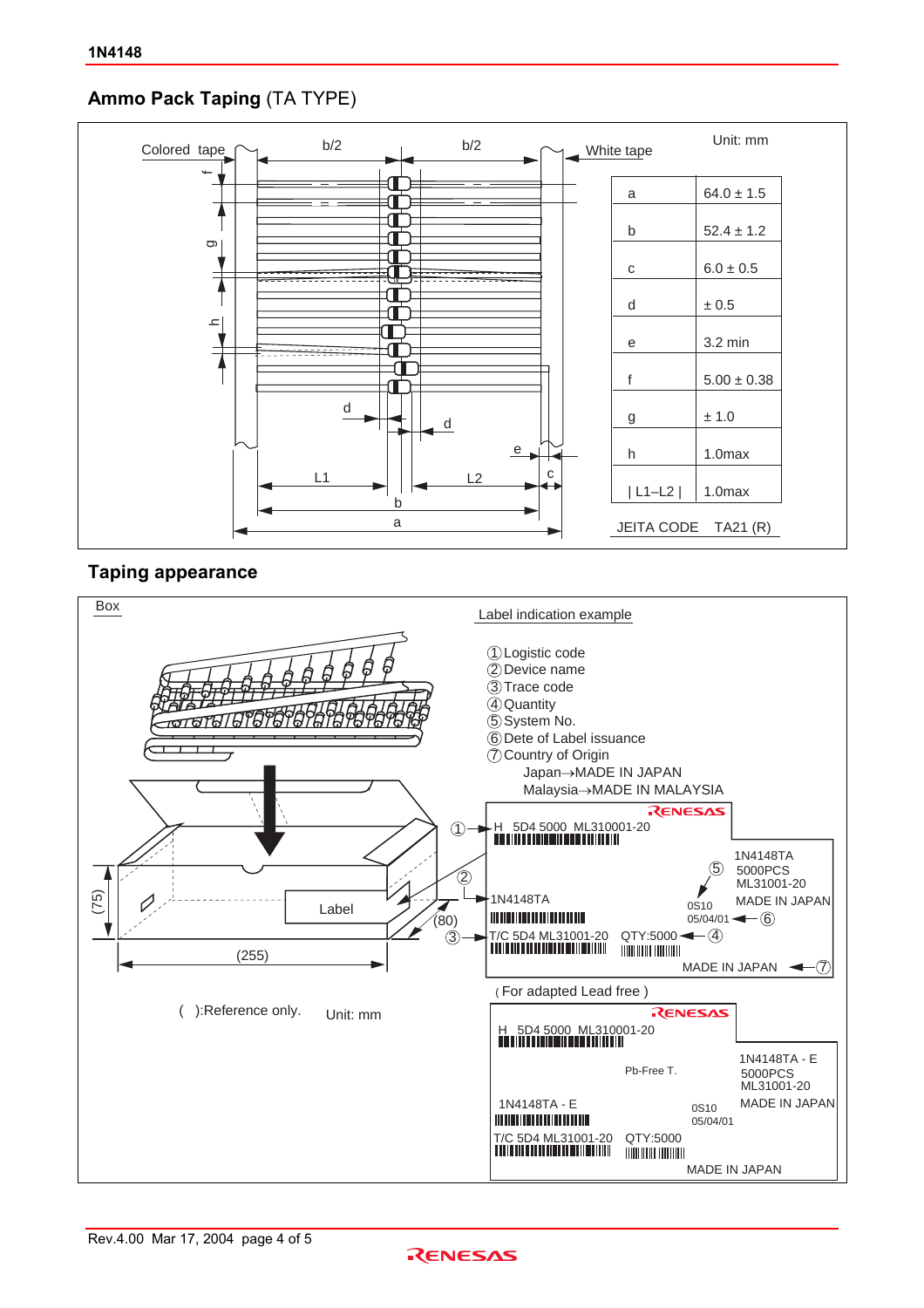## **Package Dimensions**